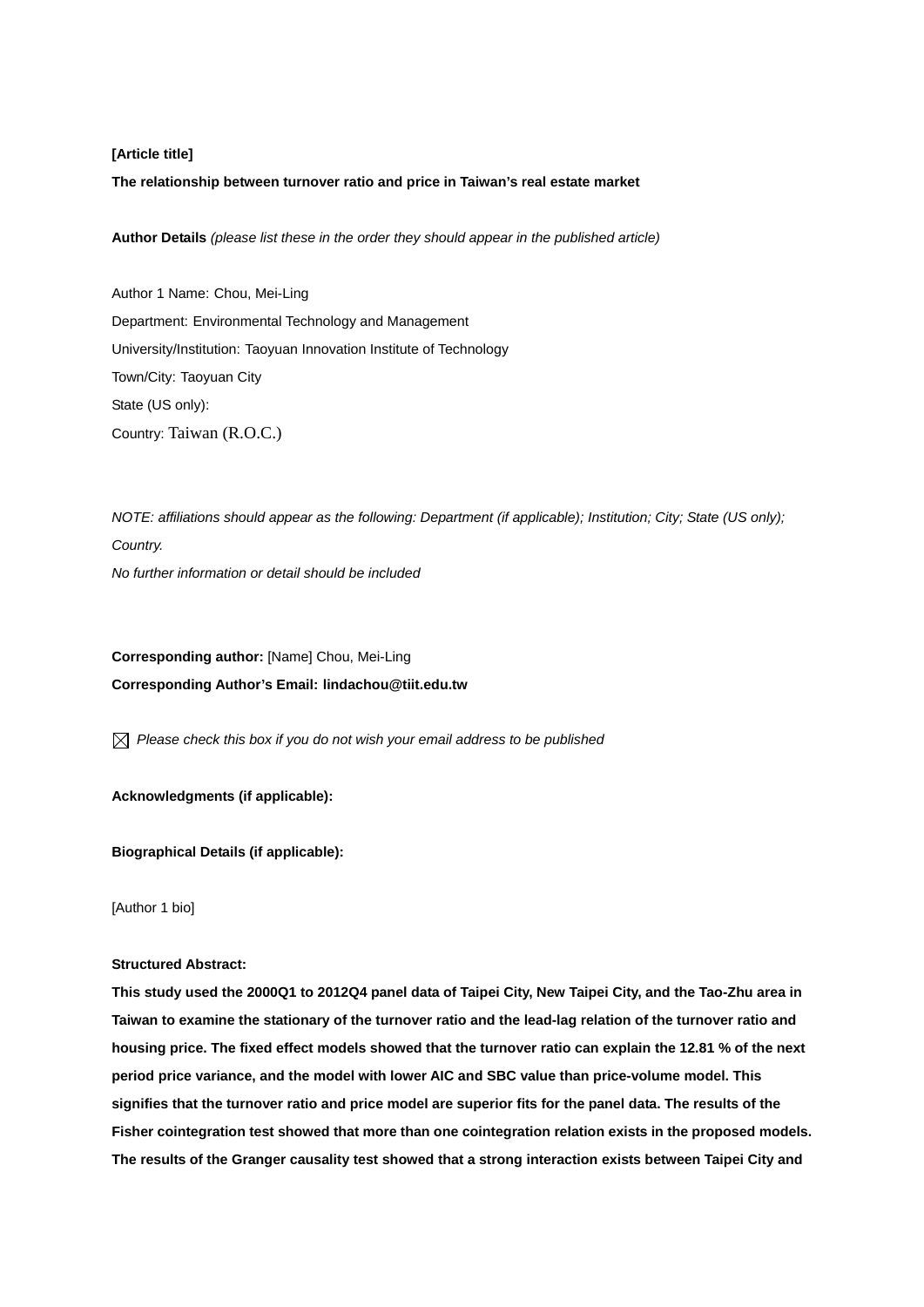European Real Estate Society 20th Annual Conference 3rd‐6th July 2013

**New Taipei City, which the (t-1) period turnover ratio led the t period price variance. But only the price variance in New Taipei City increased in conjunction with the price variance in the Tao-Zhu area.** 

**Keywords: turnover ratio, stationary, panel data** 

**Article Classification: Research paper** 

*For internal production use only* 

**Running Heads:**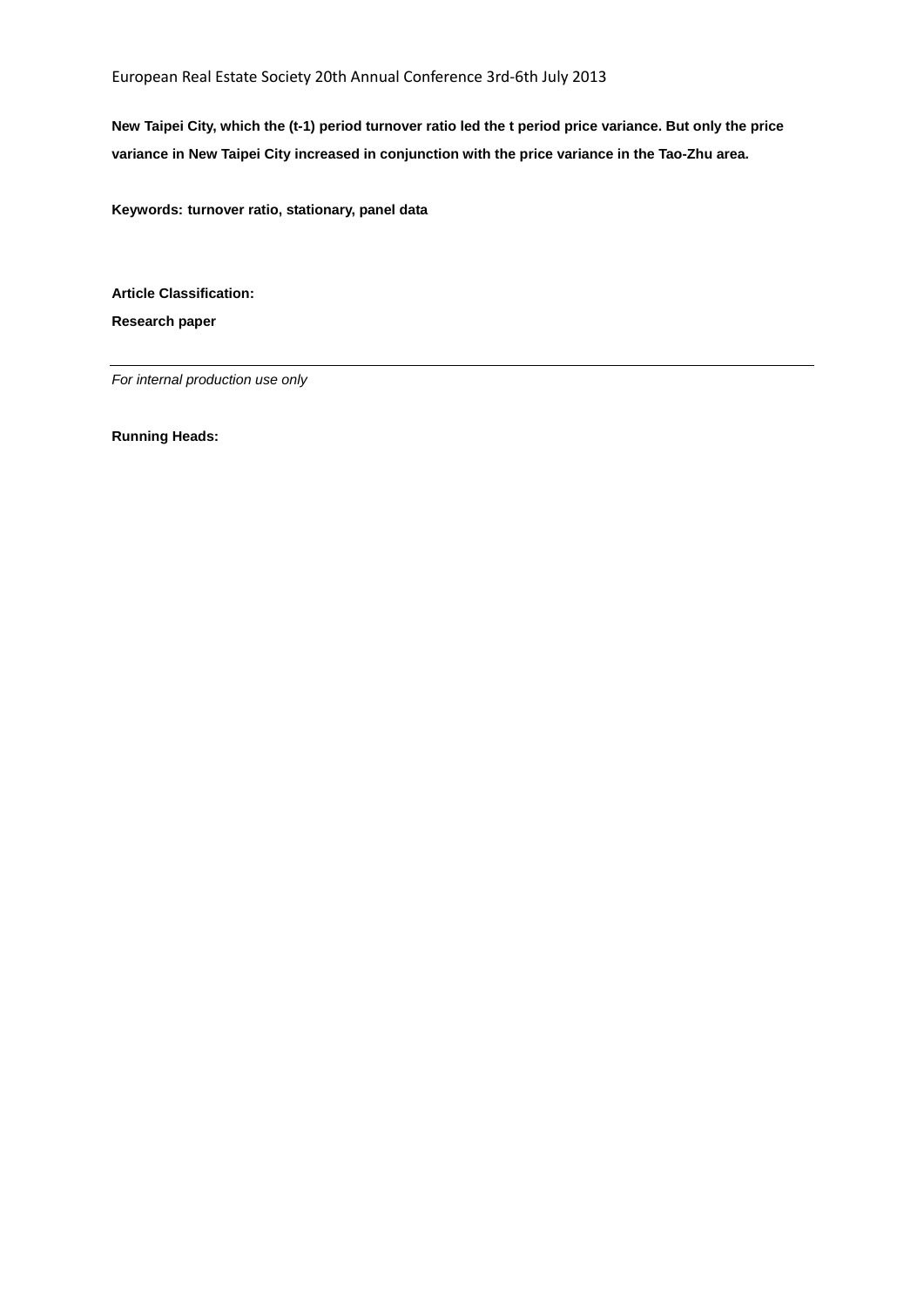# The relationship between turnover ratio and price in Taiwan's real estate market

# **Chou, Mei-Ling**

Taoyuan Innovation Institute of Technology, Department of Environmental Technology and Management, Taiwan (R.O.C.) e-mail: lindachou@tiit.edu.tw

# **Abstract**

This study used the 2000Q1 to 2012Q4 panel data of Taipei City, New Taipei City, and the Tao-Zhu area in Taiwan to examine the stationary of the turnover ratio and the lead-lag relation of the turnover ratio and housing price. The fixed effect models showed that the turnover ratio can explain the 12.81 % of the next period price variance, and the model with lower AIC and SBC value than price-volume model. This signifies that the turnover ratio and price model are superior fits for the panel data. The results of the Fisher cointegration test showed that more than one cointegration relation exists in the proposed models. The results of the Granger causality test showed that a strong interaction exists between Taipei City and New Taipei City, which the (t-1) period turnover ratio led the t period price variance. But only the price variance in New Taipei City increased in conjunction with the price variance in the Tao-Zhu area.

**Keywords**: turnover ratio, stationary, panel data

#### **Introduction**

The turnover ratio is a floating index of capital. In stock market studies, the turnover ratio was used to describe the transfer frequency of a stock, and found that the turnover ratio has a positive and long stable relation with stock prices (Yu, 2008). Regarding investments, real estate is always the capital with simultaneous consumption and investment. Therefore, this study analyzed the volume-price relationship for forecasting the transfer price or volume in a t+1 period. The price-volume was a significant index of the real estate market cycle.

Certain sub-markets have the same transfer volume though with different supply volume,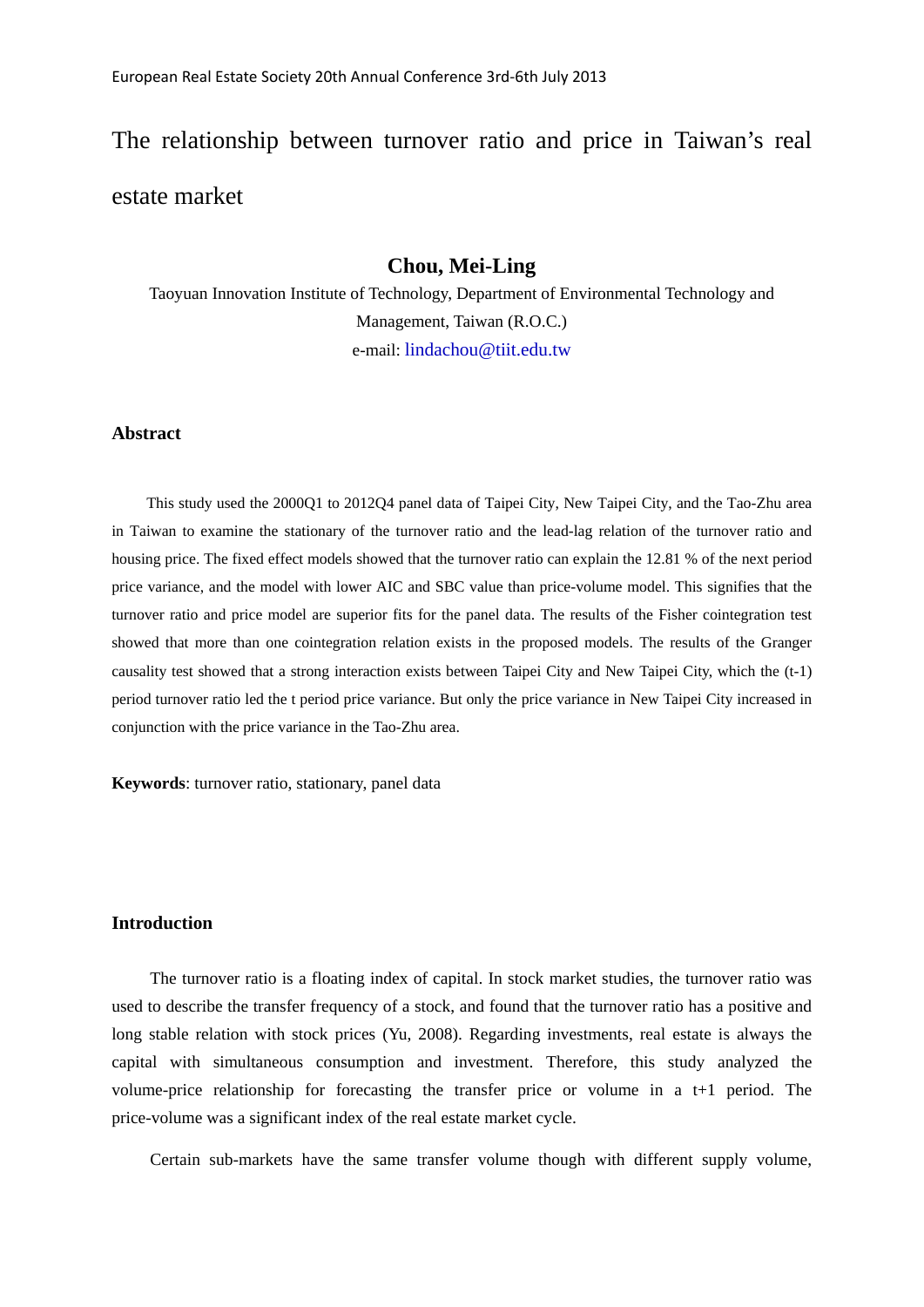signifying that their floating rates are not the same. Therefore, the transfer volume cannot be used to supplant the transfer behaviors of sub-markets efficiently. The turnover ratio is the percentage of the housing flows accounted for the housing stock during a certain time period, which describes the volatility in a target area. The turnover and the frequency of transactions are positively correlated, though most researchers pay little attention to the relation of price and turnover ratio, even related to their different effects in sub-markets.

Due to lower interest rates, loans on favorable terms from the government, and a lower ratio of land value increase tax and inheritance tax, and housing prices have continued rising after the first quarter of 2003 in Taiwan. Specifically, Taipei, the capital of Taiwan, has the highest housing prices and price-income index. According to a study conducted by Huang and Teng (2005), the high housing prices would force the residents to move to low-price areas, such as New Taipei City and the Tao-Zhu area (which includes Taoyuan County, Husizhu City, and Husizhu County). The average distance from Taipei City to New Taipei City is thirty minutes by car, and from Taipei City to the Tao-Zhu area is an hour by car. This study found that numerous commuters living in New Taipei City or the Tao-Zhu area rode to Taipei City on public transit daily (see figure 1).



Figure 1: Google map of Taipei City, New Taipei City, and the Tao-Zhu area in Taiwan

The remainder of this paper is organized as follows: Section II presents a review of studies related to the housing price-volume and stock turnover ratio; Section III shows the data-descriptive statistics and reports an analysis of the empirical results; and finally, Section IV offers several concluding remarks.

# **Literature Review**

Stein (1995) found a significant positive correlation between the volume and price in the U.S. real estate market between 1968 and 1992. Hua and Chang (1997) studied Taiwan's housing fluctuation patterns between the transaction price and volume by using the ECM model. The results also showed that transaction volume fluctuates in conjunction with housing market prices. Prices were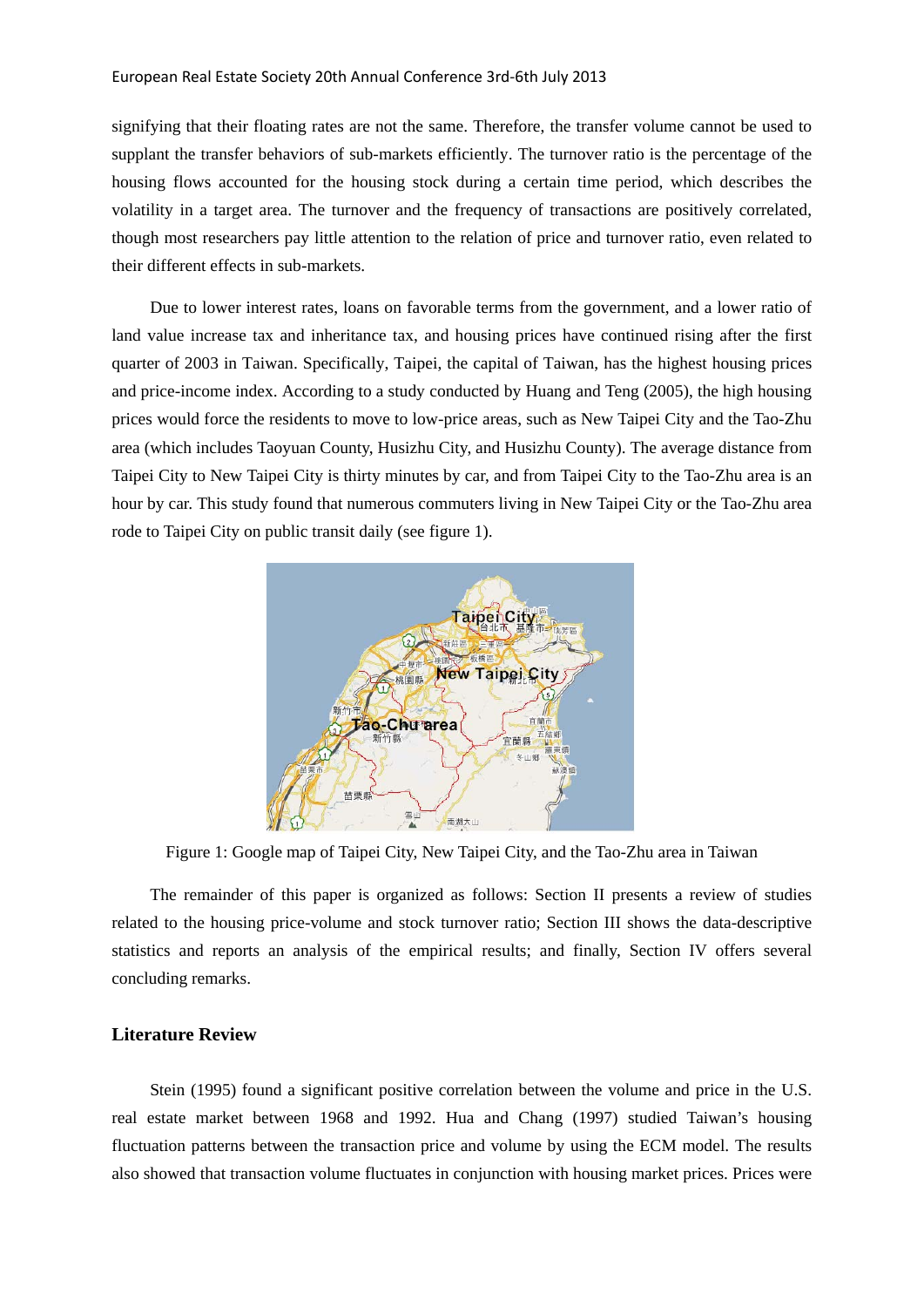affected by the (t-1) period volume. DiPasquale and Wheaton (1996) used the stock-flow model to verify the housing stock influencing the housing price by renting. The housing stock increased new building supply alongside the residential price level. The increased supply consequently reduced the rent level and price level.

The study by Arbel, Aanny, and Sulganik (2009) added the "mean reversion price" to simulate an adaptive expectation regression model within a real option framework to show that the optimal time of waiting before exercising a purchase is positively related to the price level. When prices are above (below) their long-term mean and recently experienced a negative (positive) trend, then the correlation between the price yield and the percent change in transaction volume is positive. When prices are above (below) their long-term mean and recently experienced a positive (negative) trend, then the examined price yield and volume correlation is negative. The last results were different to those of other studies, which may be because the study by Arcel et al. focused on first-time home-buyers as consumers and not investors. However, houses are not only consumption goods, but also investments.

This study analyzes the trading activity of the real estate market when transaction volume does not suffice. In addition, from the supply aspect, areas with the same transaction volumes may have different housing stocks. Increased supply volume may result in a rise in transfer choice. The turnover ratio is the percentage of the housing flows accounted for the housing stock during a certain time period, which describes the volatility of capital market, such as stocks or real estate markets. Lee and Swaminathan (2000) and Yu (2008) used the turnover ratio in their studies of the stock market, and found that the price momentum was more pronounced with high-turnover stocks, whereas low-turnover stocks tended to outperform the high-turnover stocks.

This study first conducted the panel unit root test to assess whether the turnover ratio is stationary, that is, not increasing without boundaries, and investigated the lead-lag relationship between prices and the turnover ratio by using panel cointegration tests and Granger causality tests to determine whether higher prices boost the higher turnover ratio, or if the latter results in higher prices. Furthermore, this study described the interaction between Taipei City, New Taipei City, and the Tao-Zhu area.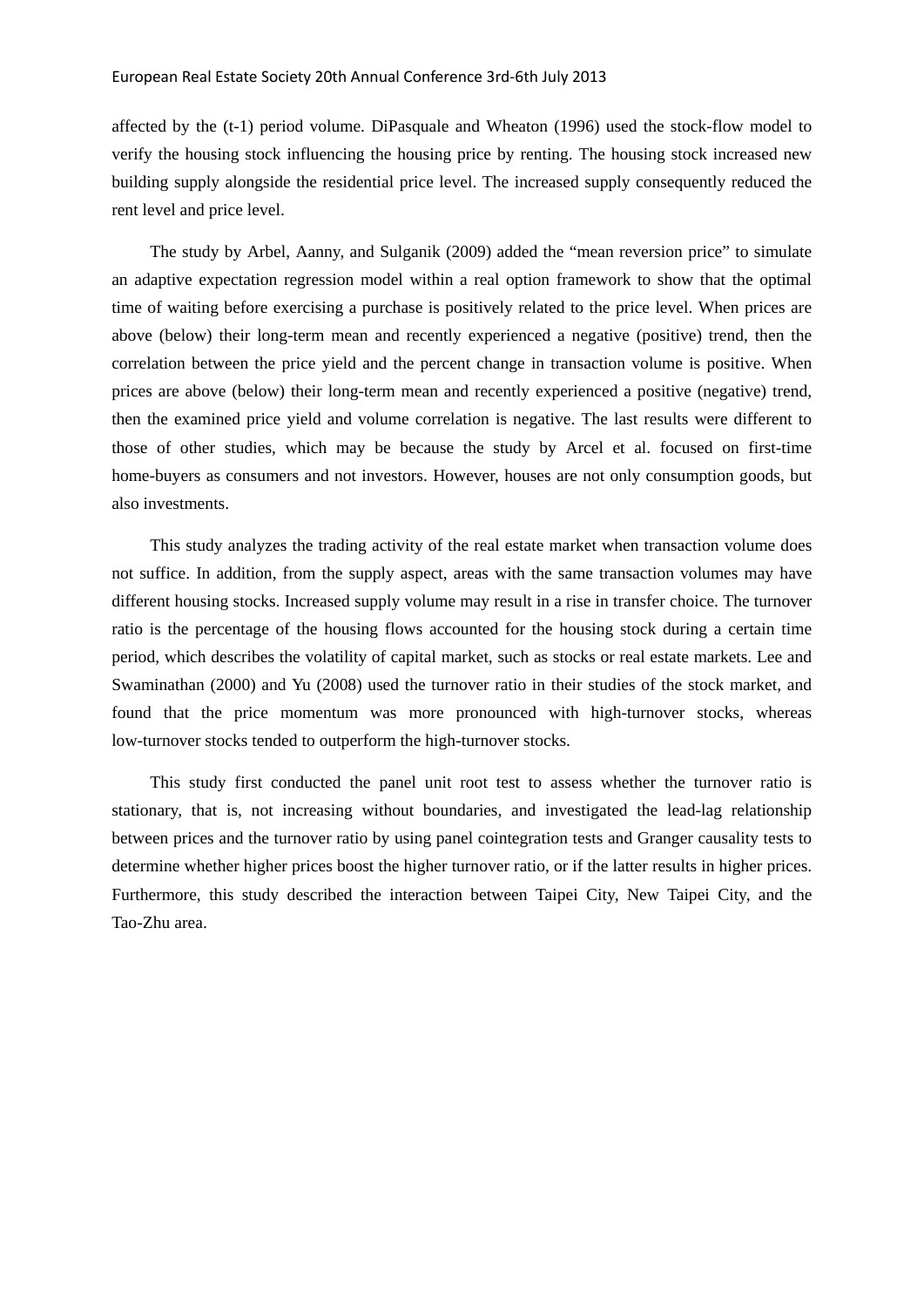## **The Data**

<u>.</u>

The quarterly data of turnover ratios between 2000Q1 and 20012Q4 were announced by the Housing Statistics, which were collected from the Ministry of the Interior. The quarterly presale housing unit prices between 2000Q1 and 2012Q4 are reported in the Cathay Real Estate Index Quarterly Report, which is surveyed by the Taiwan Real Estate Research Center and Cathay Real Estate<sup>1</sup>. In Figure 2, the presale housing unit prices in Taipei City, New Taipei City, and the Tao-Zhu area are of a long-term positive trend.



Figure 2: The presale housing unit price trend in Taipei City (T\_P), New Taipei City, (NT\_P) and the Tao-Zhu area (TZ\_P), Q1, 2000-Q4, 2012

The descriptive statistics of the variables are reported in Table 1. The mean turnover ratio in Taiwan is 1.24 %, and the mean presale unit price is 55.37 thousand dollars/ $m^2$ . Even Taipei City has the highest presale unit price (143.91thousand dollars/ $m<sup>2</sup>$ ), though with the lowest turnover ratio (1.62) %). The Tao-Zhu area has the lowest presale unit price  $(42.05$ thousand dollars/m<sup>2</sup>), though with the highest turnover ratio (1.75 %). The relationship between the turnover ratio and the price might be positive.

Table 2 is the correlation of the selected variables between Taipei City, New Taipei City, and the Tao-Zhu area. A higher correlation was present between Taipei City's turnover ratio (T\_R) and New Taipei City's turnover ratio (NT\_R) compared to between the Tao-Zhu area's turnover ratio (TZ\_R). The results of the unit price of Taipei City showed an interaction between the three sub-markets.

<sup>&</sup>lt;sup>1</sup>The unit price is estimated by following the equation carefully, and is superior compared to other price variables, such as asking price, mean price, and median price. They also control housing characteristics by classic house.

 $\ln P_i = \beta_0 + \beta_1 (GF) + \beta_2 (AVPING) + \beta_3 (UNIT) + \beta_4 (S) + \beta_5 (V) + \beta_6 (LOCALION)$ 

 <sup>(</sup>Pi is the unit price; GF is the building level; AVPING is the main area (ping); UNIT is the number of the case; V is the suite; S is the signal house; and LOCATION is the building location)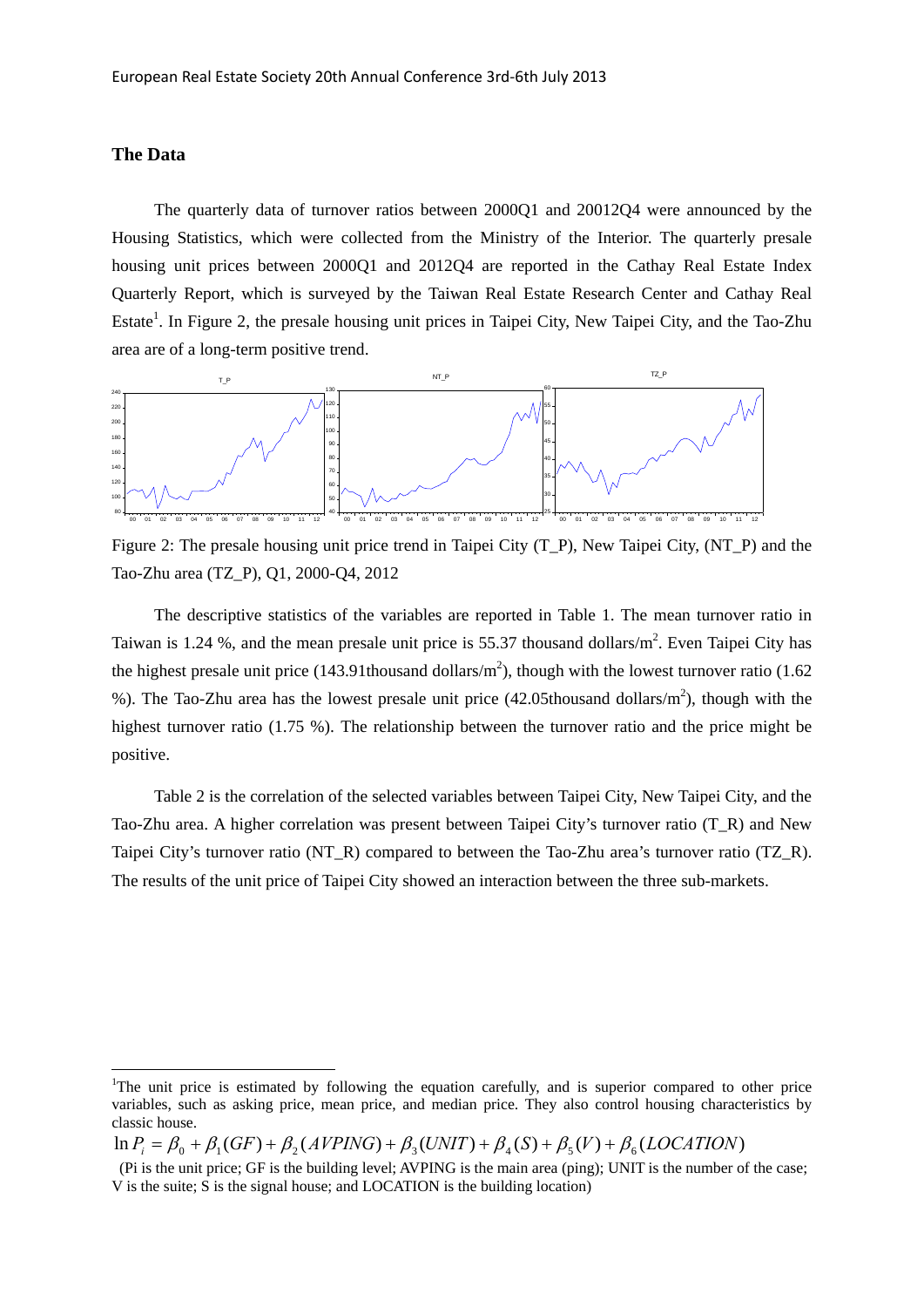|      |        |         | The turnover ratio $(\% )$ | The presale unit price (thousand dollars/ $m^2$ ) |        |         |            |          |
|------|--------|---------|----------------------------|---------------------------------------------------|--------|---------|------------|----------|
| Var. | Taiwan | Taipei  | <b>New</b>                 | Tao-Zhu                                           | Taiwan | Taipei  | <b>New</b> | Tao-Zhu  |
|      |        | City    | Taipei                     | area                                              |        | City    | Taipei     | area     |
|      |        | $(T_R)$ | City                       | $(TZ_R)$                                          |        | $(T_P)$ | City       | $(TZ_P)$ |
|      |        |         | $(NT_R)$                   |                                                   |        |         | $(NT_P)$   |          |
| Mean | 1.24   | 1.62    | 1.66                       | 1.75                                              | 55.37  | 143.91  | 71.12      | 42.05    |
| S.D. | 0.21   | 0.35    | 0.32                       | 0.33                                              | 1.49   | 5.98    | 3.03       | 0.97     |
| Max. | 1.57   | 2.34    | 2.28                       | 2.46                                              | 79.77  | 232.37  | 122.19     | 58.17    |
| Min. | 0.79   | 0.88    | 0.82                       | 0.99                                              | 42.96  | 85.67   | 44.06      | 30.00    |

Table 1: Descriptive statics of the variables in Taiwan, Taipei City, New Taipei City, and the Tao\_Zhu area, Q1, 2000-Q3, 2010

Note: The housing price is the standard unit price of the per-sale house which collected by the government.

Table 2: Correlations among the selected variables in Taipei City, New Taipei City, and the Tao-Zhu area, Q1, 2000-Q4, 2012

| Var.  | T R       | $T_P$     | NT R      | NT P      | TZ R      | TZ P      |
|-------|-----------|-----------|-----------|-----------|-----------|-----------|
| $T_R$ | 1.0000    | $-0.1110$ | 0.8760    | $-0.1651$ | 0.6915    | $-0.1718$ |
| $T_P$ | $-0.1110$ | 1.0000    | $-0.1993$ | 0.9640    | $-0.1829$ | 0.9592    |
| NT R  | 0.8760    | $-0.1993$ | 1.0000    | $-0.2419$ | 0.6372    | $-0.2153$ |
| NT P  | $-0.1651$ | 0.9640    | $-0.2419$ | 1.0000    | $-0.1390$ | 0.9475    |
| TZ R  | 0.6915    | $-0.1829$ | 0.6372    | $-0.1390$ | 1.0000    | $-0.1956$ |
| TZ P  | $-0.1718$ | 0.9592    | $-0.2153$ | 0.9475    | $-0.1956$ | 1.0000    |

# **Empirical Findings**

This study uses the panel data, which include the time series data and cross-section data. Cross-sectional techniques facilitated examining whether the regional price levels were persistent. Hsiao (1985) indicated that the panel data provided a larger sample size. Furthermore, Baltagi (2001) suggested that the panel data had more advantages, as follows: (1) this could control the individual difference; (2) provides more information to reduce the colinear problem; (3) could reduce the bias from individual or group; (4) and could test the complex behavior.

# *Random and fixed effects test*

Because land supply is limited, and everyone requires housing to satisfy living demand, only when the housing prices are above an owner's base price is housing supply present. Therefore, this study used the fixed effects model to integrate real market conditions. This study used three models.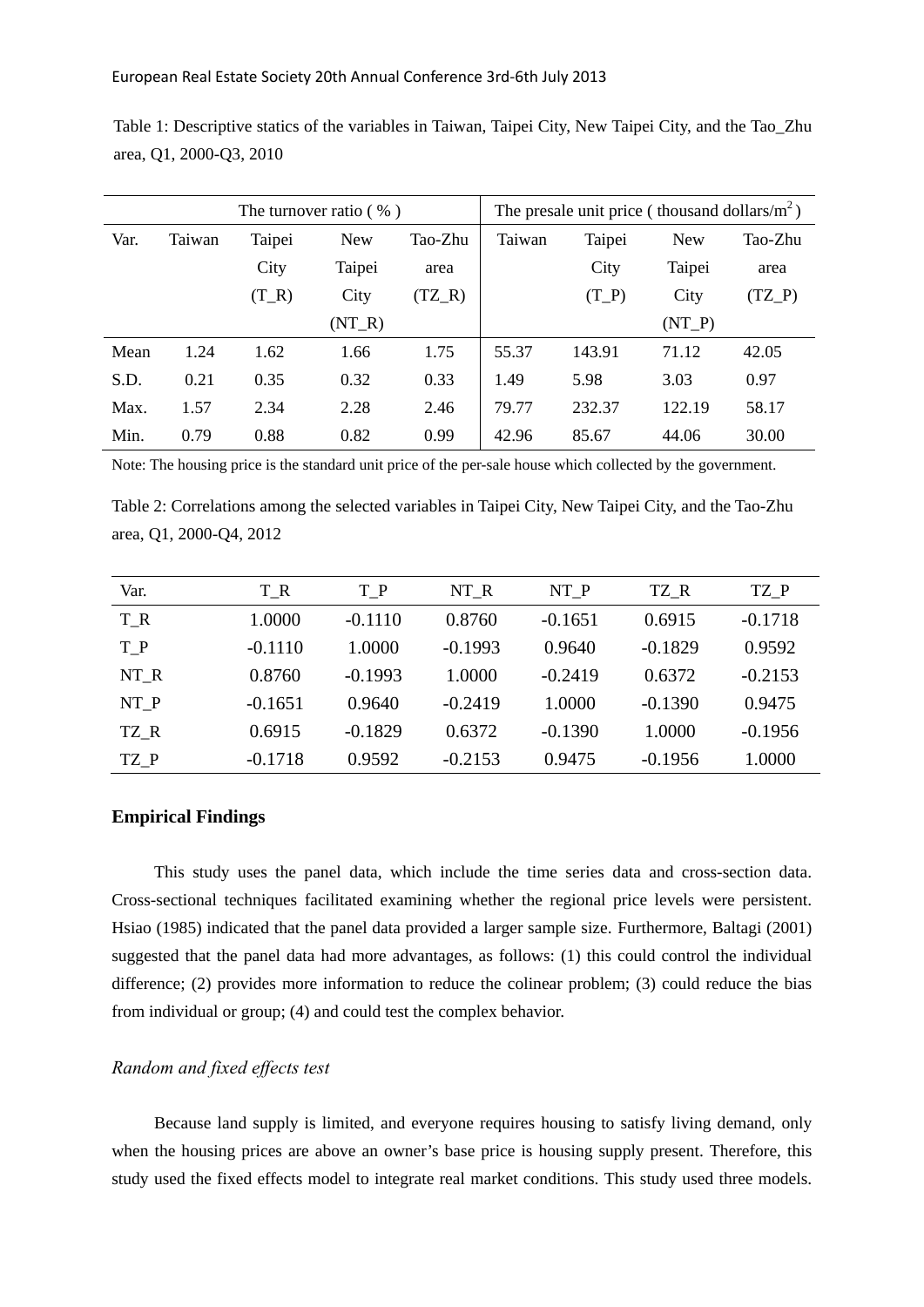Model 1 used the unit price as the dependence variable to test the relation between the turnover ratio and housing price. Model 2 used the logarithm unit price as the dependence variable to test the interaction between the turnover and the variance of unit price. Model 3 was used to test the relation between the price-volume during the research period to compare the relation between the turnover ratio and price. In the study by Hua and Chang (1997), the price was affected by the (t-1) period transfer volume. Therefore, the current study added the (t-1) period turnover ratio in the proposed model to test the lead-lag relation between the turnover ratio and price.

The tests results are shown in Table 3. The results of the Hausman test for the three models showed that the null hypotheses were rejected, signifying that the models were fixed effect models. The fixed effect tests also rejected  $H_1$  and  $H_2$ ; this study hence used the variable intercept model with fixed effect. The three models are as follows:

Model 1: 
$$
P_{it} = \alpha_i + \beta_{1i} R'_{it} + \beta_{2i} R'_{it-1} + \mu_{it}
$$
 [1]

$$
\text{Model 2:} \ \ L P_{it} = \alpha_i + \beta_{1i} R'_{it} + \beta_{2i} R'_{it-1} + \mu_{it} \tag{2}
$$

Model 3: 
$$
P_{it} = \alpha_i + \beta_{1i} S'_{it} + \beta_{2i} S'_{it-1} + \mu_{it}
$$
 [3]

where *P* is the presale housing unit price, *LP* is the logarithm presale housing unit price, *R* is the turnover ratio, and *S* is the transfer volume. The intercept is represented by *α*, which was different in the sub-markets.  $\beta$  is the coefficient of the independent variables to test how they affected the dependent variables. *μ* is the residential term. *i* represents the three sub-markets, as *i*=1,2,3, and *t* is the time period of the quarter data, as *t*=1,2,…,43.

| Model1:                                                                                                        |                                                                            |           | Model <sub>2</sub> :                                                        |                |           | Model 3:                                                                   |         |           |  |  |  |
|----------------------------------------------------------------------------------------------------------------|----------------------------------------------------------------------------|-----------|-----------------------------------------------------------------------------|----------------|-----------|----------------------------------------------------------------------------|---------|-----------|--|--|--|
|                                                                                                                | $P_{it} = \alpha_i + \beta_{1i} R'_{it} + \beta_{2i} R'_{it-1} + \mu_{it}$ |           | $LP_{it} = \alpha_i + \beta_{1i}R'_{it} + \beta_{2i}R'_{it-1} + \mu_{it}$   |                |           | $P_{it} = \alpha_i + \beta_{1i} S'_{it} + \beta_{2i} S'_{it-1} + \mu_{it}$ |         |           |  |  |  |
| Random effects-Hausman Test<br>Null: had random effects                                                        |                                                                            |           |                                                                             |                |           |                                                                            |         |           |  |  |  |
| Statistic                                                                                                      | d.f.                                                                       | Prob.     | <b>Statistic</b>                                                            | d.f.           | Prob.     | <b>Statistic</b>                                                           | d.f.    | Prob.     |  |  |  |
| 784.09                                                                                                         | 2                                                                          | $0.0001*$ | 1554.09                                                                     | $\overline{2}$ | $0.0001*$ | 756.04                                                                     | 2       | $0.0001*$ |  |  |  |
|                                                                                                                |                                                                            |           | Fixed effects test-Likelihood Ratio Null $H_1: \beta_1 = \beta_2 = \beta_3$ |                |           |                                                                            |         |           |  |  |  |
| <b>Statistic</b>                                                                                               | d.f.                                                                       | Prob.     | <b>Statistic</b>                                                            | d.f.           | Prob.     | <b>Statistic</b>                                                           | d.f.    | Prob.     |  |  |  |
| 392.05                                                                                                         | (2,121)                                                                    | $0.0001*$ | 777.04                                                                      | (2,121)        | $0.0001*$ | 378.02                                                                     | (2,121) | $0.0001*$ |  |  |  |
| Fixed effects test-Likelihood Ratio Null $H_2: \alpha_1 = \alpha_2 = \alpha_3$ , $\beta_1 = \beta_2 = \beta_3$ |                                                                            |           |                                                                             |                |           |                                                                            |         |           |  |  |  |
| <b>Statistic</b>                                                                                               | d.f.                                                                       | Prob.     | <b>Statistic</b>                                                            | d.f.           | Prob.     | <b>Statistic</b>                                                           | d.f.    | Prob.     |  |  |  |
| 253.54                                                                                                         | 2                                                                          | $0.0001*$ | 331.11                                                                      | 2              | $0.0001*$ | 249.58                                                                     | 2       | $0.0001*$ |  |  |  |

Table 3: Random and fixed effects tests results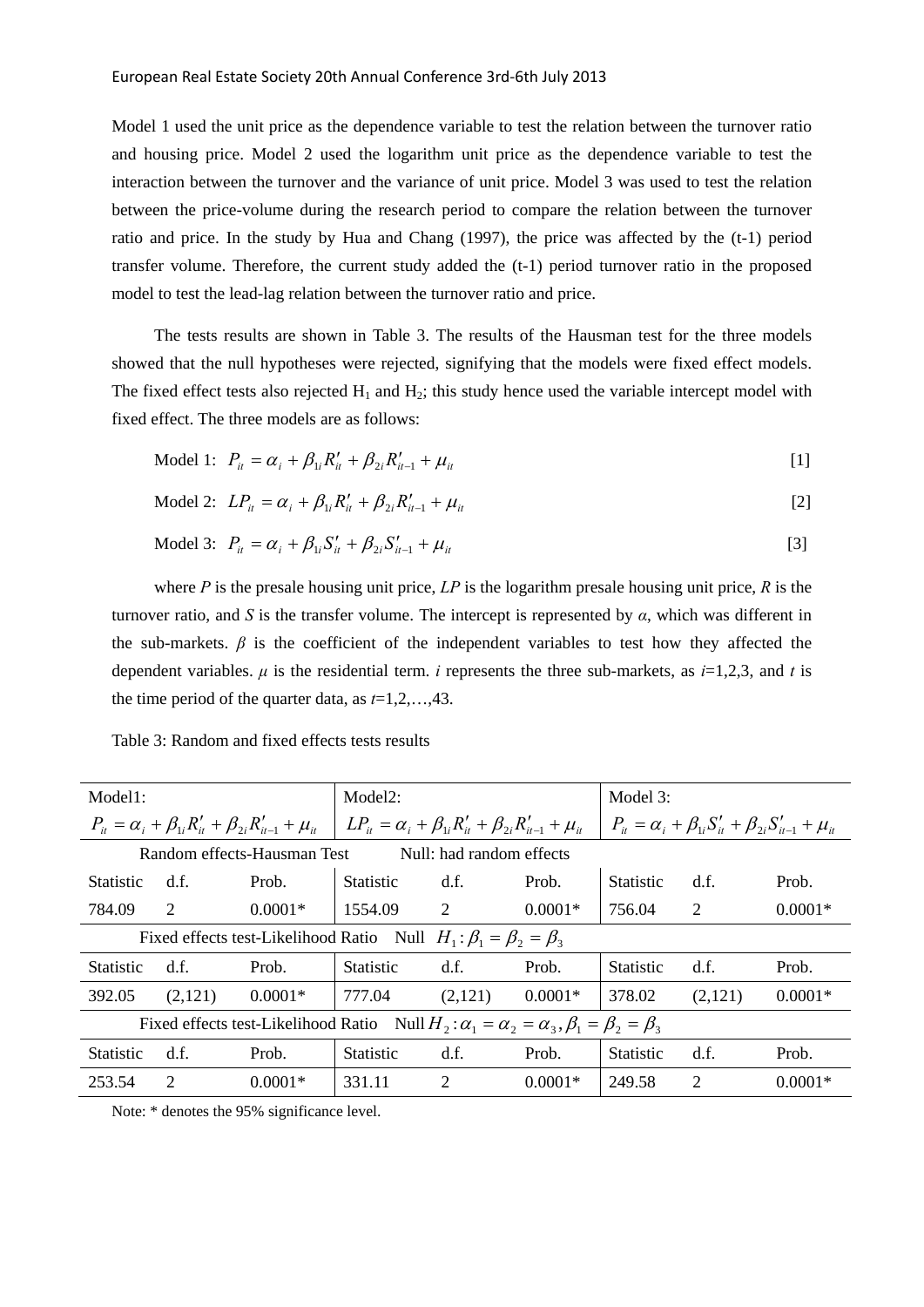#### *Panel data unit root test and cointegration tests*

Before testing the relationship between the turnover ratio and unit price, the variables should be stationary. This study used unit root tests for the panel data, according to the study by Levin, Lin, and Zhu (LLC, 2002) and Im, Pesaran, and Shin (IPS, 2003). The IPS (2003) test is prescribed for panels with a high degree of heterogeneity in the cross-section dynamics. Unlike LLC (2002), which assumed that all the series are stationary under the alternative, IPS (2003) is consistent under the alternative that only a fraction of the series is stationary. Table 4 described the results of the panel data unit root tests, which indicate that the variables in the three models were stationary after the first difference.

The Fisher (combined with Johansen) cointegration test is based on the rank of canonical correlations between the levels and the first differences of data after correcting and allowing a break in any short-run dynamics. If the variables are I (1), the cointegration test is required. This study tested the cointegration of variables by using the Fisher cointegration test, which is superior. Table 5 showed that more than one cointegration relation exists between the turnover ratio and the price. Results were similar for the turnover ratio and logarithm price and the transfer volume and price.

### *Equation Estimation*

Table 6 shows that compared to the three models, the adj. R-square of Model 2 was higher than that of the other models. The AIC and SBC of Model 2 were lower than those of Model 1 and Model 3 as well. Model 2 appears superior for describing the price variability, of which the (t-1) period turnover ratio could describe 12.81 % of the price variability in Model 2. The intercepts in Model 2 showed that the housing price variability of Taipei City was higher than that of New Taipei City and the Tao-Zhu area.

 The results of Model 1 and Model 2 showed that the turnover ratio in the (t-1) period and the price (or logarithm price) had a positive relation. The (t-1) period turnover ratio increased in conjunction with the t period variability of price. Model 3 results showed that the volume-price relation is positive, which is the same as the Taiwanese research conducted by Hua and Chang (1997).

### *Granger causality Tests*

The last step of the empirical study requires testing for causality with the Granger test (1969). The Granger causality tests were used to test the forecast ability between two variables. *x* had a higher ability to forecast  $\gamma$ , signifying that  $\chi$  granger caused  $\gamma$ . Table 7 and Figure 3 display the interaction between the turnover ratios and prices of sub-markets. The results of Model 2 were more similar to those of Model 1. The historical data of the turnover ratio is seemingly superior for describing the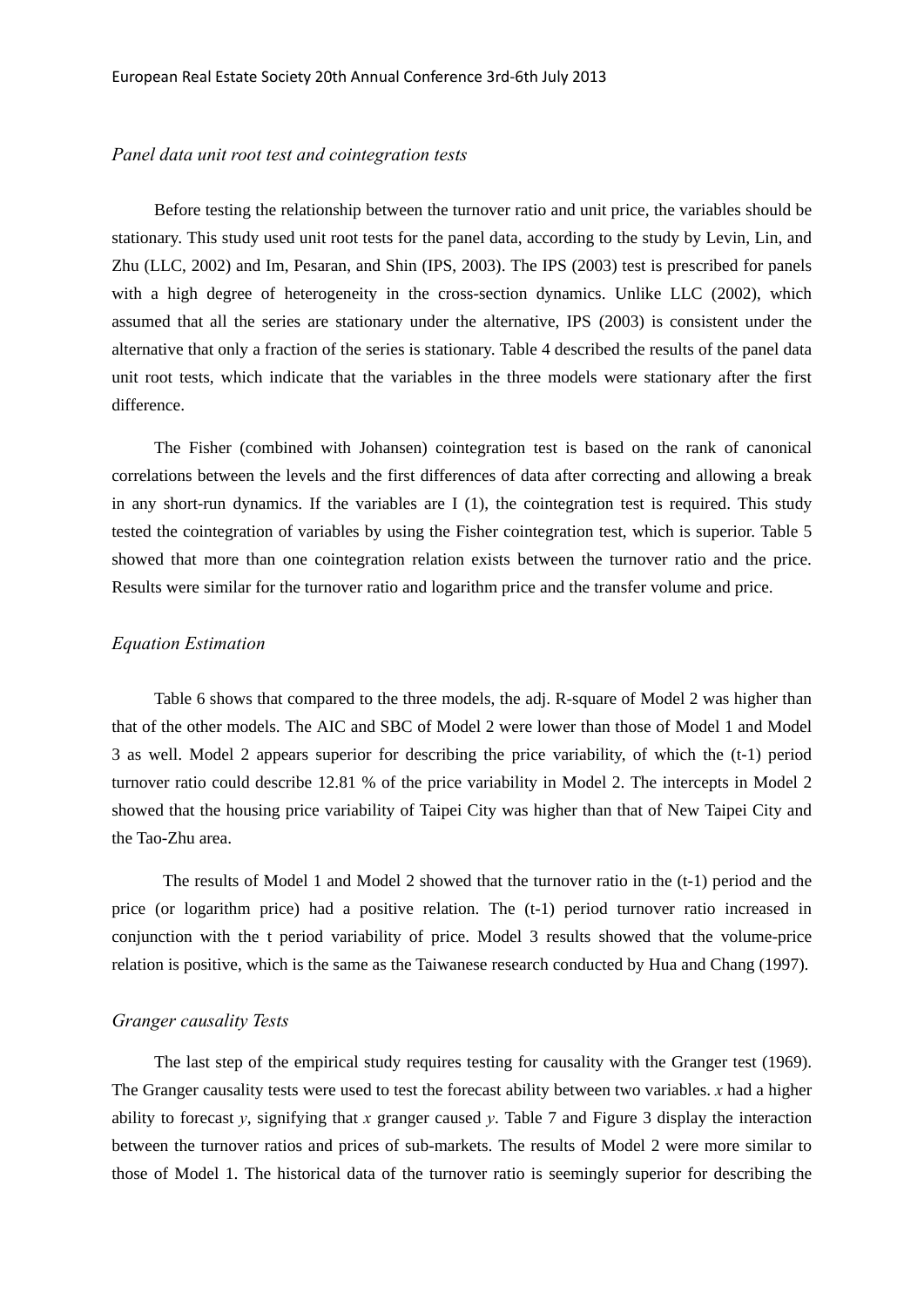variance of logarithm price compared to the price.

Figure 3 displayed there was a strong relation was present between Taipei City and New Taipei City, as follows: (1) The turnover ratio in Taipei City set the variance percept of price in New Taipei City; (2) The turnover ratios in Taipei City and New Taipei City set the variance percept of price in Taipei City; (3) The turnover ratio in New Taipei City and the variance percept of price in Taipei City set the variance percept of price in New Taipei City; (4) The turnover ratio in Taipei City set the turnover ratio in New Taipei City. Finally, the relationship between the Tao-Zhu area and New Taipei City was stronger than it between the Tao-Zhu area and Taipei City. The Tao-Zhu area only be caused by the variance percept of price in New Taipei City.



Figure 3: The results of interaction of the three sub-markets by the Granger causality test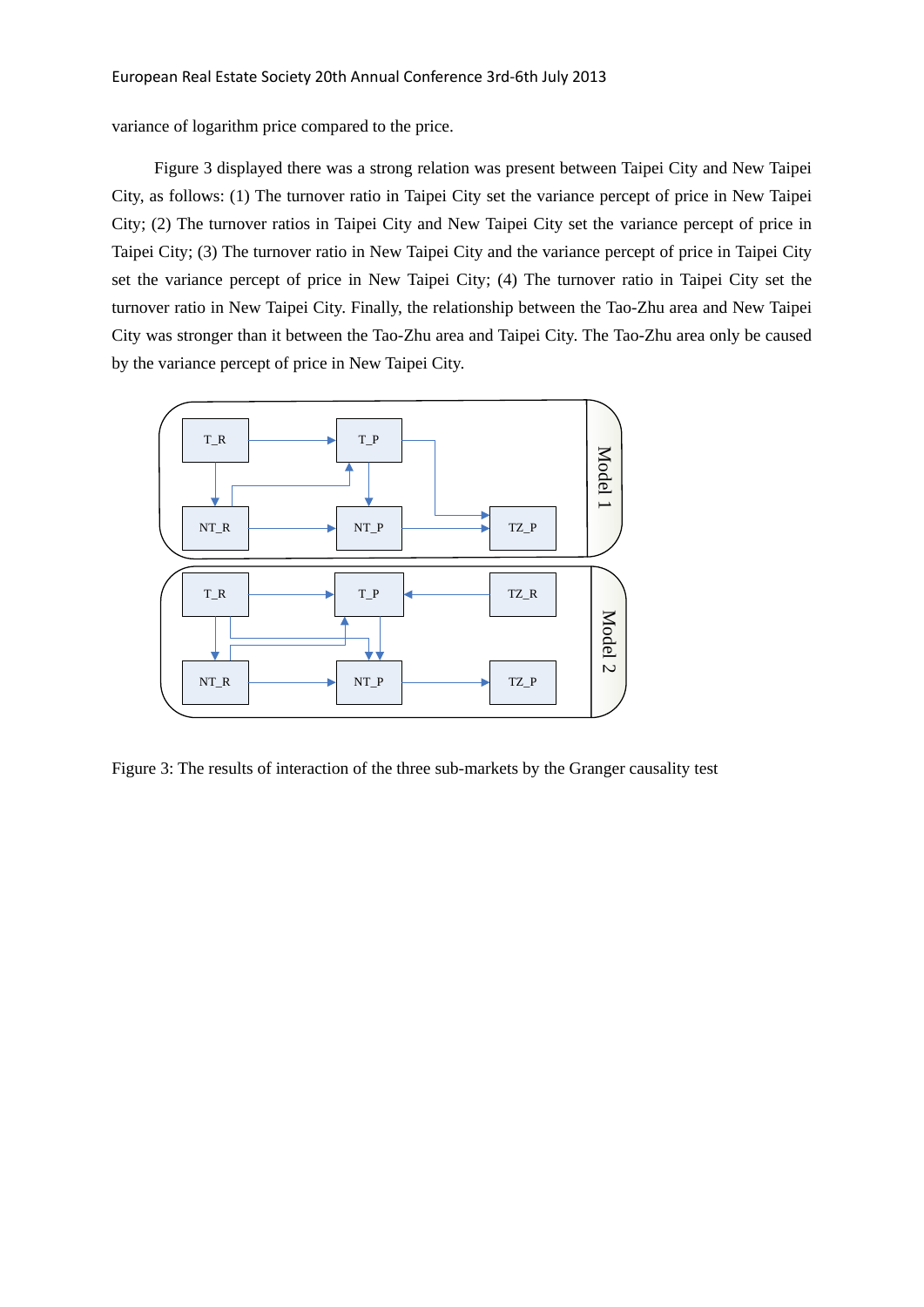# European Real Estate Society 20th Annual Conference 3rd‐6th July 2013

Table 4: The results of panel data unit root tests

|                                                        | Model 1: $P_{it} = \alpha_i + \beta_{1i} R'_{it} + \beta_{2i} R'_{it-1} + \mu_{it}$ |           |           |                                               |                                               | Model 2: $LP_{it} = \alpha_i + \beta_{1i}R'_{it} + \beta_{2i}R'_{it-1} + \mu_{it}$ |                                               |         |     |                                               | Model 3: $P_{ii} = \alpha_i + \beta_{1i} S'_{ii} + \beta_{2i} S'_{ii-1} + \mu_{ii}$ |           |         |     |
|--------------------------------------------------------|-------------------------------------------------------------------------------------|-----------|-----------|-----------------------------------------------|-----------------------------------------------|------------------------------------------------------------------------------------|-----------------------------------------------|---------|-----|-----------------------------------------------|-------------------------------------------------------------------------------------|-----------|---------|-----|
| Method                                                 | <b>Statistic</b>                                                                    | Prob.     | Cross-sec | Obs                                           | Method                                        | Statistic                                                                          | Prob.                                         | Cross-s | Obs | Metho                                         | <b>Statistic</b>                                                                    | Prob.     | Cross-s | Obs |
|                                                        |                                                                                     |           | tions     |                                               |                                               |                                                                                    |                                               | ections |     | d                                             |                                                                                     |           | ections |     |
| Level                                                  |                                                                                     |           |           |                                               | Level                                         |                                                                                    |                                               |         |     | Level                                         |                                                                                     |           |         |     |
|                                                        | Null: Unit root (assumes common unit root process)                                  |           |           |                                               |                                               | Null: Unit root(assumes common unit root process)                                  |                                               |         |     |                                               | Null: Unit root(assumes common unit root process)                                   |           |         |     |
| <b>LLC</b>                                             | 2.5579                                                                              | 0.9947    | 9         | 373                                           | <b>LLC</b>                                    | 2.5579                                                                             | 0.9947                                        | 9       | 373 | <b>LLC</b>                                    | 2.7901                                                                              | 0.9974    | 9       | 354 |
|                                                        | Null: Unit root (assumes individual unit root process)                              |           |           |                                               | Null: Unit root (assumes individual unit root |                                                                                    |                                               |         |     | Null: Unit root (assumes individual unit root |                                                                                     |           |         |     |
|                                                        |                                                                                     |           |           |                                               | process)                                      |                                                                                    |                                               |         |     | process)                                      |                                                                                     |           |         |     |
| ADF                                                    | 4.2505                                                                              | 0.9996    | 9         | 373                                           | ADF                                           | 4.2505                                                                             | 0.9996                                        | 9       | 373 | ADF                                           | 2.7466                                                                              | 1.0000    | 9       | 354 |
| PP                                                     | 4.7540                                                                              | 0.9992    | 9         | 375                                           | PP                                            | 4.7540                                                                             | 0.9992                                        | 9       | 375 | PP                                            | 3.4707                                                                              | 0.9999    | 9       | 375 |
| Method                                                 | Statistic                                                                           | Prob.     | Cross-sec | Obs                                           | Method                                        | Statistic                                                                          | Prob.                                         | Cross-s | Obs | Metho                                         | Statistic                                                                           | Prob.     | Cross-s | Obs |
|                                                        |                                                                                     |           | tions     |                                               |                                               |                                                                                    |                                               | ections |     | d                                             |                                                                                     |           | ections |     |
| $1st$ difference                                       |                                                                                     |           |           |                                               | $1st$ difference                              |                                                                                    |                                               |         |     | $1st$ difference                              |                                                                                     |           |         |     |
|                                                        | Null: Unit root(assumes common unit root process)                                   |           |           |                                               |                                               | Null: Unit root(assumes common unit root process)                                  |                                               |         |     |                                               | Null: Unit root(assumes common unit root process)                                   |           |         |     |
| <b>LLC</b>                                             | $-11.4166$                                                                          | $0.0001*$ | 9         | 354                                           | <b>LLC</b>                                    | $-11.4166$                                                                         | $0.0001*$                                     | -9      | 354 | <b>LLC</b>                                    | $-11.5091$                                                                          | $0.0001*$ | 9       | 354 |
| Null: Unit root (assumes individual unit root process) |                                                                                     |           |           | Null: Unit root (assumes individual unit root |                                               |                                                                                    | Null: Unit root (assumes individual unit root |         |     |                                               |                                                                                     |           |         |     |
|                                                        |                                                                                     |           |           |                                               | process)                                      |                                                                                    |                                               |         |     | process)                                      |                                                                                     |           |         |     |
| ADF                                                    | 250.924                                                                             | $0.0001*$ | 9         | 354                                           | <b>ADF</b>                                    | 250.924                                                                            | $0.0001*$                                     | 9       | 354 | <b>ADF</b>                                    | 258.354                                                                             | $0.0001*$ | 9       | 354 |
| PP                                                     | 1433.63                                                                             | $0.0001*$ | 9         | 366                                           | PP                                            | 1433.63                                                                            | $0.0001*$                                     | 9       | 366 | PP                                            | 1407.48                                                                             | $0.0001*$ | 9       | 366 |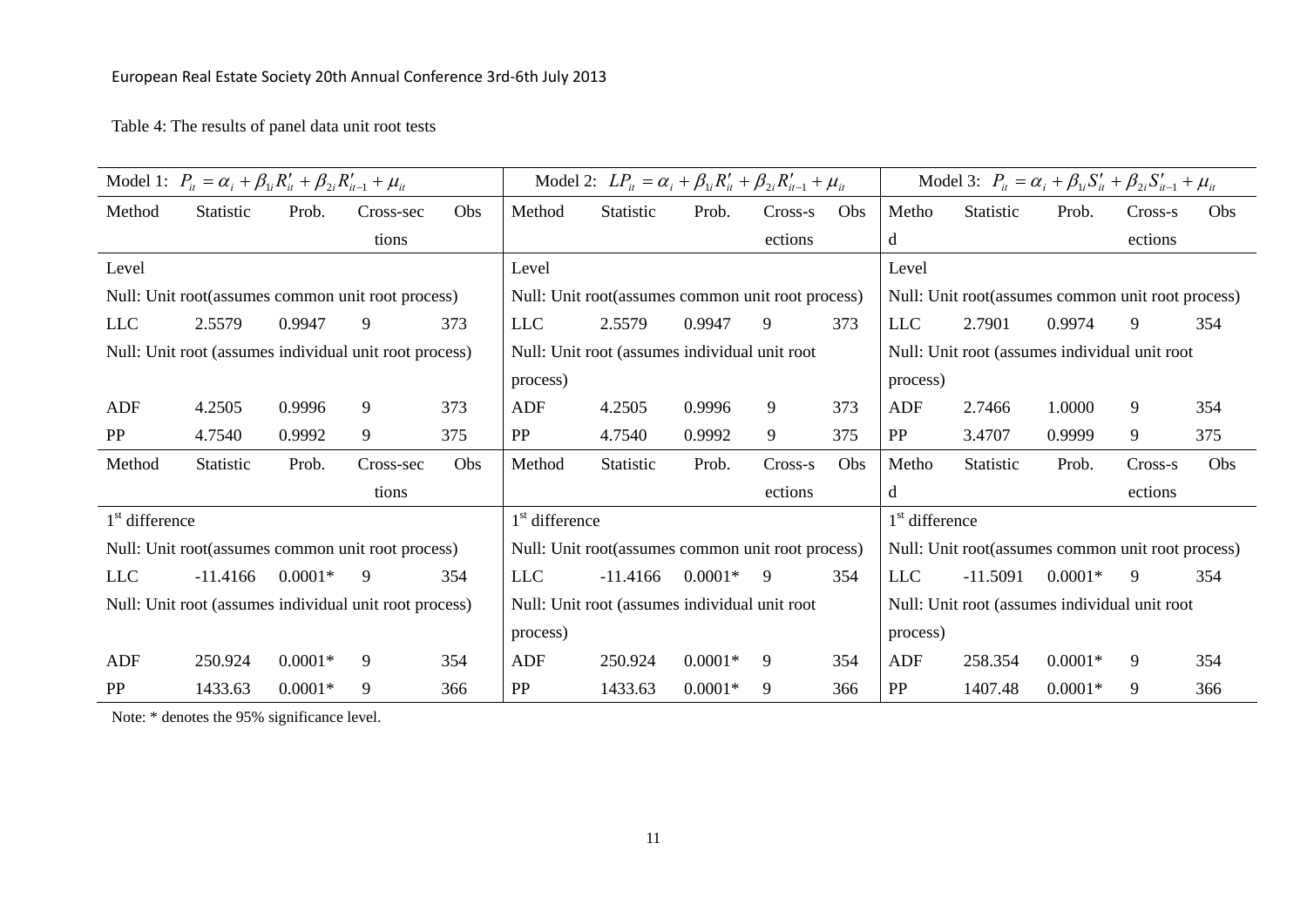| Model          | Model1: $P_{ii} = \alpha_i + \beta_{1i}R'_{ii} + \beta_{2i}R'_{ii-1} + \mu_{ii}$ |                 | Model2: $LP_{it} = \alpha_i + \beta_{1i}R'_{it} + \beta_{2i}R'_{it-1} + \mu_{it}$ |                        | Model 3: $P_{it} = \alpha_i + \beta_{1i} S'_{it} + \beta_{2i} S'_{it-1} + \mu_{it}$ |                 |
|----------------|----------------------------------------------------------------------------------|-----------------|-----------------------------------------------------------------------------------|------------------------|-------------------------------------------------------------------------------------|-----------------|
| Hypothesized   | Eigenvalue                                                                       | Trace Statistic | Eigenvalue                                                                        | <b>Trace Statistic</b> | Eigenvalue                                                                          | Trace Statistic |
| No. of $CE(s)$ |                                                                                  |                 |                                                                                   |                        |                                                                                     |                 |
| None           | $20.69*$                                                                         | 16.87*          | $24.16*$                                                                          | 17.53*                 | $17.37*$                                                                            | $17.71*$        |
| At most 1      | 14.90*                                                                           | 14.90*          | $19.67*$                                                                          | 19.67*                 | 5.521                                                                               | 5.521           |

Table 5: the panel data cointegration tests of model 1, model 2 and model 3

Note: \* denotes the 95% significance level.

Table 6: the estimate results of model 1, model 2 and model 3

| Model                        |                               | Model1: $P_{ii} = \alpha_i + \beta_{1i} R'_{ii} + \beta_{2i} R'_{ii-1} + \mu_{ii}$ |           |                           |           | Model2: $LP_{it} = \alpha_i + \beta_{1i}R'_{it} + \beta_{2i}R'_{it-1} + \mu_{it}$ | Model 3: $P_{it} = \alpha_i + \beta_{1i} F'_{it} + \beta_{2i} F'_{it-1} + \mu_{it}$ |           |           |
|------------------------------|-------------------------------|------------------------------------------------------------------------------------|-----------|---------------------------|-----------|-----------------------------------------------------------------------------------|-------------------------------------------------------------------------------------|-----------|-----------|
| Var.                         | Coefficient                   | t-Statics                                                                          | Prob.     | Coefficient               | t-Statics | Prob.                                                                             | Coefficient                                                                         | t-Statics | Prob.     |
| intercept                    | 47.0497                       | 5.3263                                                                             | $0.0001*$ | 3.8887                    | 47.6867   | $0.0001*$                                                                         | 41.9287                                                                             | 5.3339    | $0.0001*$ |
| $\beta_{1i}$                 | 1.0286                        | 0.1780                                                                             | 0.8591    | 0.0088                    | 0.1657    | 0.8687                                                                            | 0.0003                                                                              | 0.7155    | 0.4757    |
| $\beta_{2i}$                 | 13.6555                       | 2.3798                                                                             | $0.0189*$ | 0.1281                    | 2.4186    | $0.0171*$                                                                         | 0.0013                                                                              | 2.6037    | $0.0104*$ |
| Intercept with Fixed Effects |                               |                                                                                    |           |                           |           |                                                                                   |                                                                                     |           |           |
| $\alpha_{1}$                 | $=47.0497+56.3991=150.4985$   |                                                                                    |           | $=3.8887+0.7130=4.6017$   |           |                                                                                   | $=41.9287+61.6956=103.6243$                                                         |           |           |
| $\alpha_{2}$                 | $=47.0497+(-19.6124)=27.4373$ |                                                                                    |           | $=3.8887+(0.1703)=3.7184$ |           |                                                                                   | $=41.9287+(-28.6533)=13.2754$                                                       |           |           |
| $\alpha_{3}$                 |                               | $=47.0497 + (-36.7867) = 10.263$                                                   |           | $=3.8887+(0.5427)=3.346$  |           |                                                                                   | $=41.9287+(-33.0424)=8.8863$                                                        |           |           |
| Adj. R-squared               | 0.8622                        |                                                                                    |           | 0.9257                    |           |                                                                                   | 0.8690                                                                              |           |           |
| Log likelihood               | $-387.1207$                   |                                                                                    |           | 168.9832                  |           |                                                                                   | $-523.2596$                                                                         |           |           |
| <b>AIC</b>                   | 6.2241                        |                                                                                    |           | $-2.6029$                 |           |                                                                                   | 8.4976                                                                              |           |           |
| <b>SBC</b>                   | 6.3367                        |                                                                                    |           | $-2.4904$                 |           |                                                                                   | 0.0938                                                                              |           |           |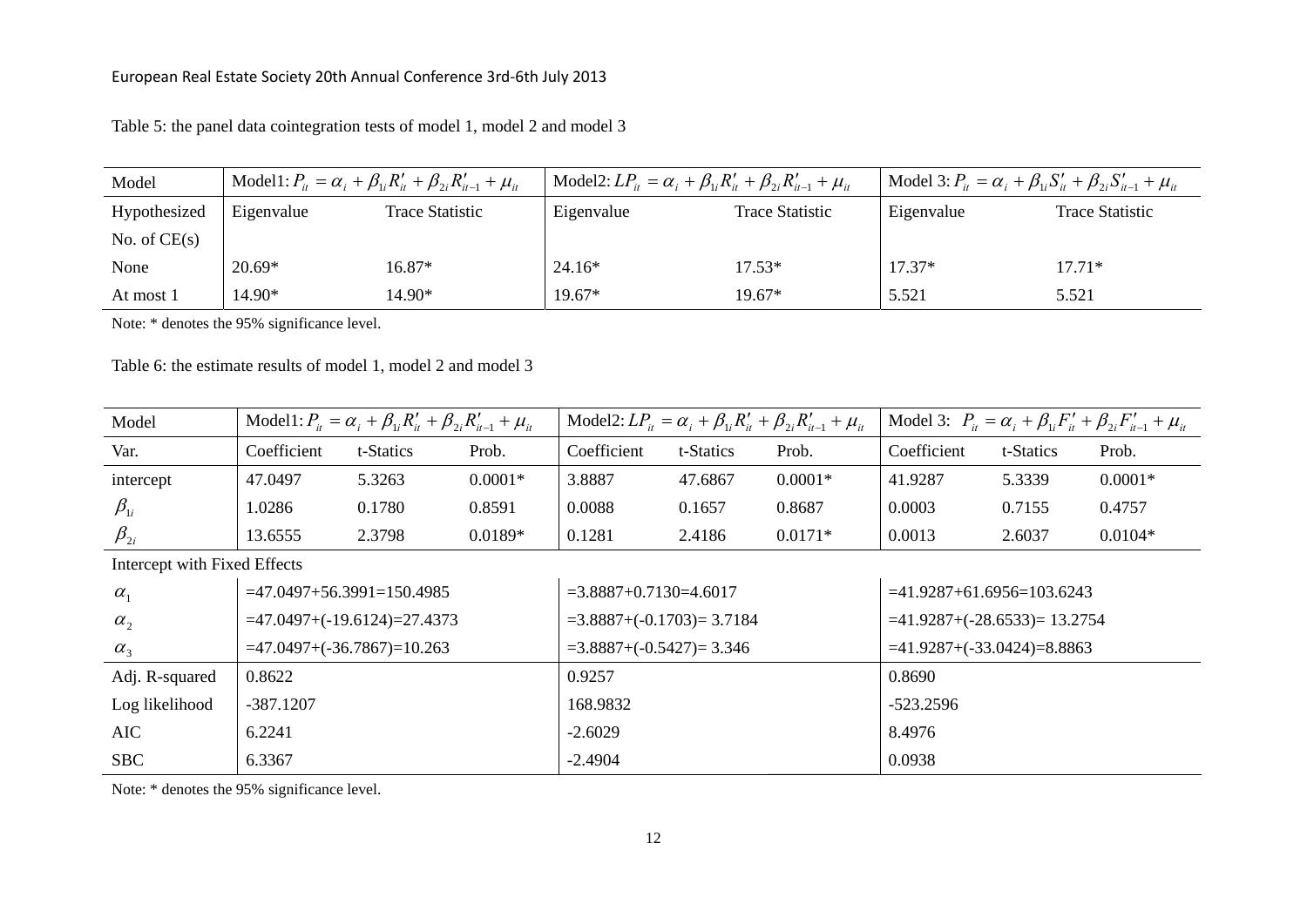| Model 1: Null Hypothesis         | F-statistics | P-value | Model 2: Null Hypothesis           | <b>F-statistics</b> | P-value |
|----------------------------------|--------------|---------|------------------------------------|---------------------|---------|
| T_P does not Granger Cause T_R   | 0.2117       | 0.8102  | T_LP does not Granger Cause T_R    | 0.0273              | 0.9731  |
| T_R does not Granger Cause T_P   | 5.8408*      | 0.0064  | T_R does not Granger Cause T_LP    | 7.1332*             | 0.0025  |
| T_P does not Granger Cause NT_R  | 0.1037       | 0.9018  | T_LP does not Granger Cause NT_R   | 0.2257              | 0.7991  |
| NT_R does not Granger Cause T_P  | 5.9098*      | 0.0060  | NT_R does not Granger Cause T_LP   | 5.9408*             | 0.0059  |
| NT_R does not Granger Cause T_R  | 0.9907       | 0.3812  | NT_R does not Granger Cause T_R    | 0.9907              | 0.3812  |
| T_R does not Granger Cause NT_R  | 6.3576*      | 0.0043  | T_R does not Granger Cause NT_R    | 6.3576*             | 0.0043  |
| NT_P does not Granger Cause NT_R | 0.8152       | 0.4506  | NT_LP does not Granger Cause T_R   | 0.0659              | 0.9364  |
| NT_R does not Granger Cause NT_P | 3.7070*      | 0.0344  | T_R does not Granger Cause NT_LP   | 3.7745*             | 0.0325  |
| NT_P does not Granger Cause T_R  | 0.1720       | 0.8427  | NT_LP does not Granger Cause NT_R  | 0.7192              | 0.4940  |
| T_R does not Granger Cause NT_P  | 3.0809*      | 0.0500  | NT_R does not Granger Cause NT_LP  | 3.9330*             | 0.0285  |
| NT_P does not Granger Cause T_P  | 1.2856       | 0.2889  | T_LP does not Granger Cause TZ_R   | 0.9279              | 0.4046  |
| T_P does not Granger Cause NT_P  | 4.2900*      | 0.0213  | T_ZR does not Granger Cause T_LP   | 3.5454*             | 0.0393  |
| TZ_P does not Granger Cause T_P  | 2.6299       | 0.0859  | NT_LP does not Granger Cause T_LP  | 1.9131              | 0.1623  |
| T_P does not Granger Cause TZ_P  | 6.3556*      | 0.0043  | T_LP does not Granger Cause NT_LP  | 6.3396*             | 0.0044  |
| TZ_P does not Granger Cause NT_P | 0.6690       | 0.5185  | TZ_LP does not Granger Cause NT_LP | 0.2446              | 0.7843  |
| NT_P does not Granger Cause TZ_P | $6.1259*$    | 0.0051  | NT_LP does not Granger Cause TZ_LP | 5.9304*             | 0.0059  |

Table 7: the Granger causality tests results in model 1 and model 2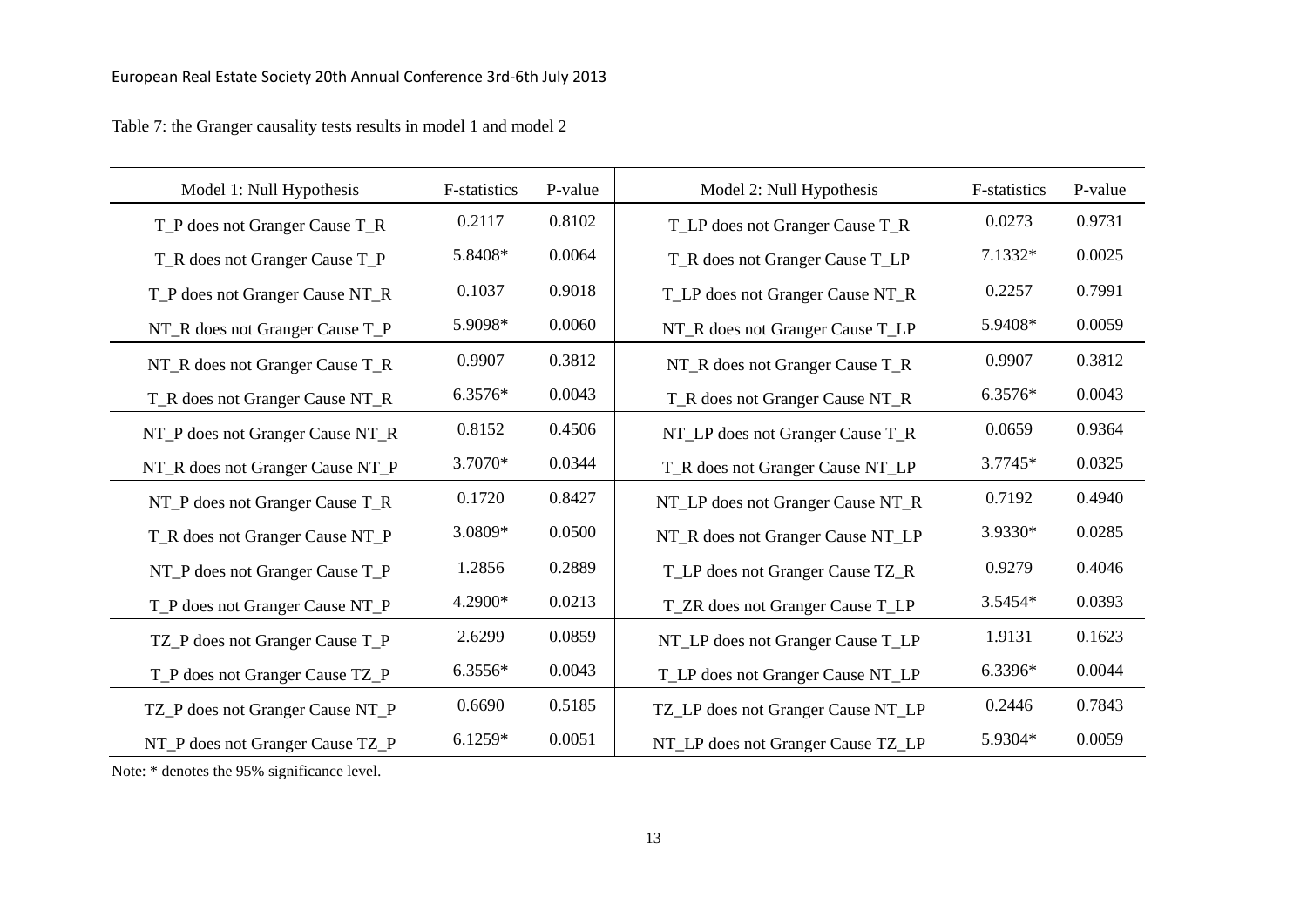### **Conclusion**

This study used three models with the panel data to study the stationary of the turnover ratio in Taipei City, New Taipei City, and the Tao-Zhu area, closing the geographical distribution, and tested the turnover ratio stationary in the three sub-markets. By using the fixed and random effect test, this study rejected the null hypothesis of the Hausman test, showing that the model had no random effect. The three models were fixed effects models.

Model 1 regarded the unit price as the dependence variable to test the relation between the turnover ratio and housing price. Model 2 used the logarithm unit price as the dependence variable to test the interaction between the turnover and the variance of unit price. Model 3 was used to test the relation between the price-volume during the research period to compare the relation between the turnover ratio and the price.

The results of the panel data unit root test indicate that the turnover ratio of the variables in the three models were stationary after the first difference between 2000Q1 and 2012Q4. This signifies that the turnover ratio or the transfer volume would not increase without long-term limitations. The Fisher (combined with Johansen) cointegration test results showed that more than one cointegration relation existed between the turnover ratio and the price. The results were similar for the turnover ratio and logarithm price and the transfer volume and the price.

After the equation estimates, the results revealed that Model 2 is superior compared to Model 1 and Model 3 via the higher Adj. R-square and lower AIC or SBC values. The (t-1) period turnover ratio could describe 12.81 % of the price variance, and the Taipei City housing price variance was higher than that in New Taipei City and the Tao-Zhu area. The results were similar to those of the Taiwanese study conducted by Hua and Chang (1997).

The results of the Granger causality tests showed that a strong interaction exists between Taipei City and New Taipei City, showing that the (t-1) period turnover ratio led the t period price variance. The historical data of the turnover ratio can describe the price variance in Taipei City and New Taipei City. Both the turnover ratio and the price variance in Taipei City, which is the metropolis of Taiwan and has the highest housing prices, affected the housing prices in New Taipei City. And results also displayed the relationship between the Tao-Zhu area and New Taipei City was stronger than it between the Tao-Zhu area and Taipei City, which only the price variance in New Taipei City increased in conjunction with the price variance in the Tao-Zhu area.